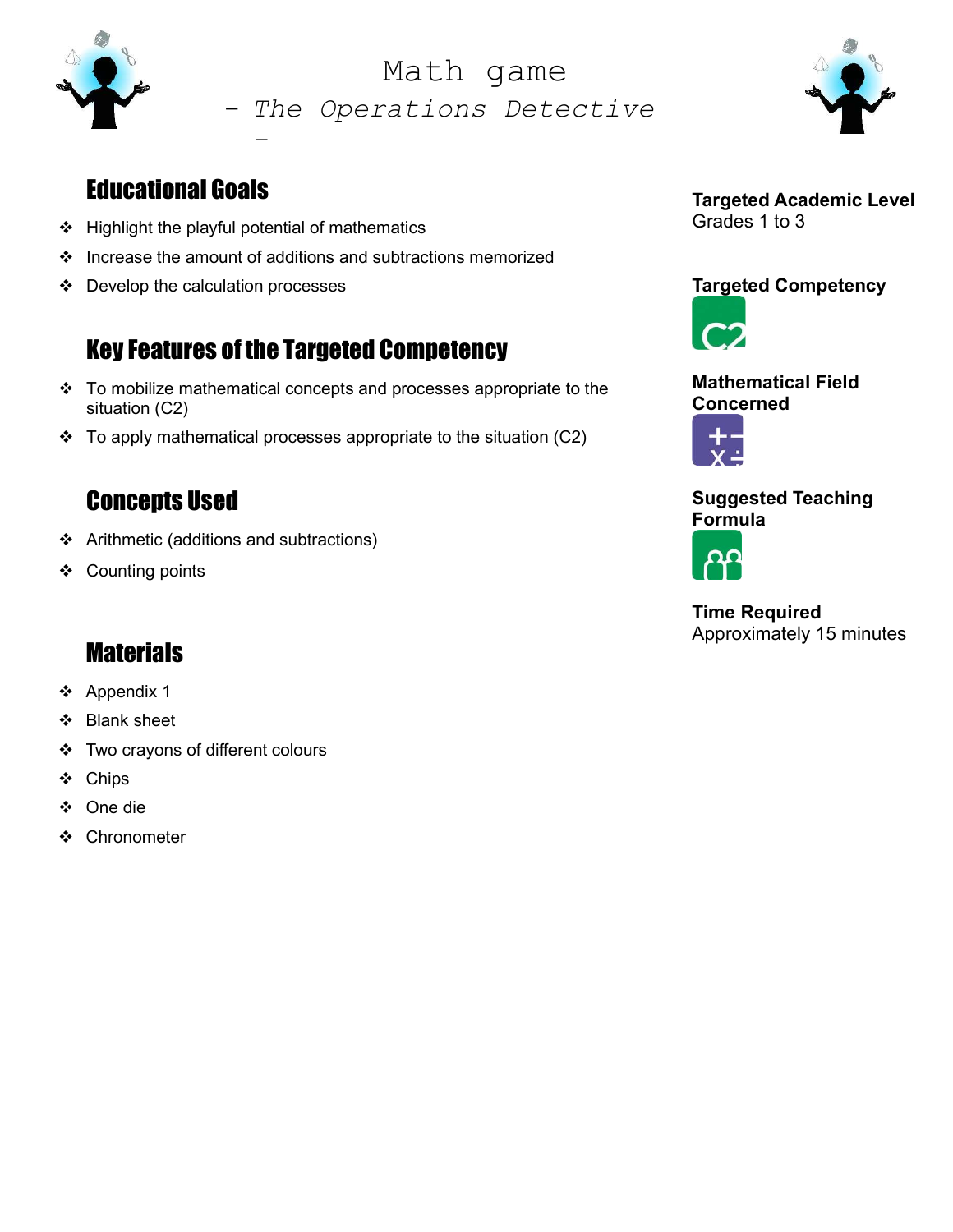

# Suggested Process



#### Step 1: Introduction

Place the students in teams of 2. Explain the rules to them. Provide them with a copy of appendix 1, a blank sheet and two crayons of different colours. Each player chooses the colour he will use for the game.

#### Step 2: The game (15 minutes)

The goal of the game is to make as many points as possible by colouring the squares with your colour.

During the game, player 1 will draw a circle of his colour in each one of his squares while player 2 will draw an X with the other colour (see below).

The students throw a die to know who will start, then they play in turns. Player 1 observes the grid and has to find 3 consecutive squares that form a mathematical operation. This operation can be an addition or a subtraction. It can be read horizontally or vertically. For example, player 1 can find the squares 3, 6 and 9 which form the following subtraction:  $9 - 6 = 3$ . Once he found his operation, he must say it aloud. Player 2 makes sure that the operation is accurate. If it is the case, player 1 draws circles with his crayon in each of the three squares. If the operation is not accurate, player 1 cannot draw circles and it is player 2's turn. Each square identified by a player gives him one point. The players must add the points on the blank sheet after each turn.

Each player has 2 minutes to find his operation. Once the player found his operation, it is the other player's turn. If the student has not found an operation in the grid once the time has passed, it is his opponent's turn.

The same square can be used twice during the game. A square that has been used by player 1 can be used again by player 2 to form another operation. It can also be used twice by the same player. Here is an example of the same square used by both players:  $9 - 6 = 3$  and  $6 + 4 = 10$ .

| The Operations Detective |  |   |    |    |    |  |  |
|--------------------------|--|---|----|----|----|--|--|
|                          |  |   | 2  |    | 6  |  |  |
| $\overline{2}$           |  | 6 | 10 | Ŀ. |    |  |  |
| 5                        |  | 5 | 12 |    | 20 |  |  |

When a square is used by 2 players, it does not give any point, it is worth zero. If it is used twice by the same player, it counts for 2.

The game ends when the two players, one after the other, did not manage to find an operation in the grid. The player who has the most points wins the game.

## Variants to make the game harder

- $\rightarrow$  Change the grid by adding greater numbers.
- $\rightarrow$  Create a bigger grid.
- $\rightarrow$  Allow the students to choose operations that are read diagonally in addition to horizontally and vertically.
- $\rightarrow$  Remove the right to use the same square more than once.